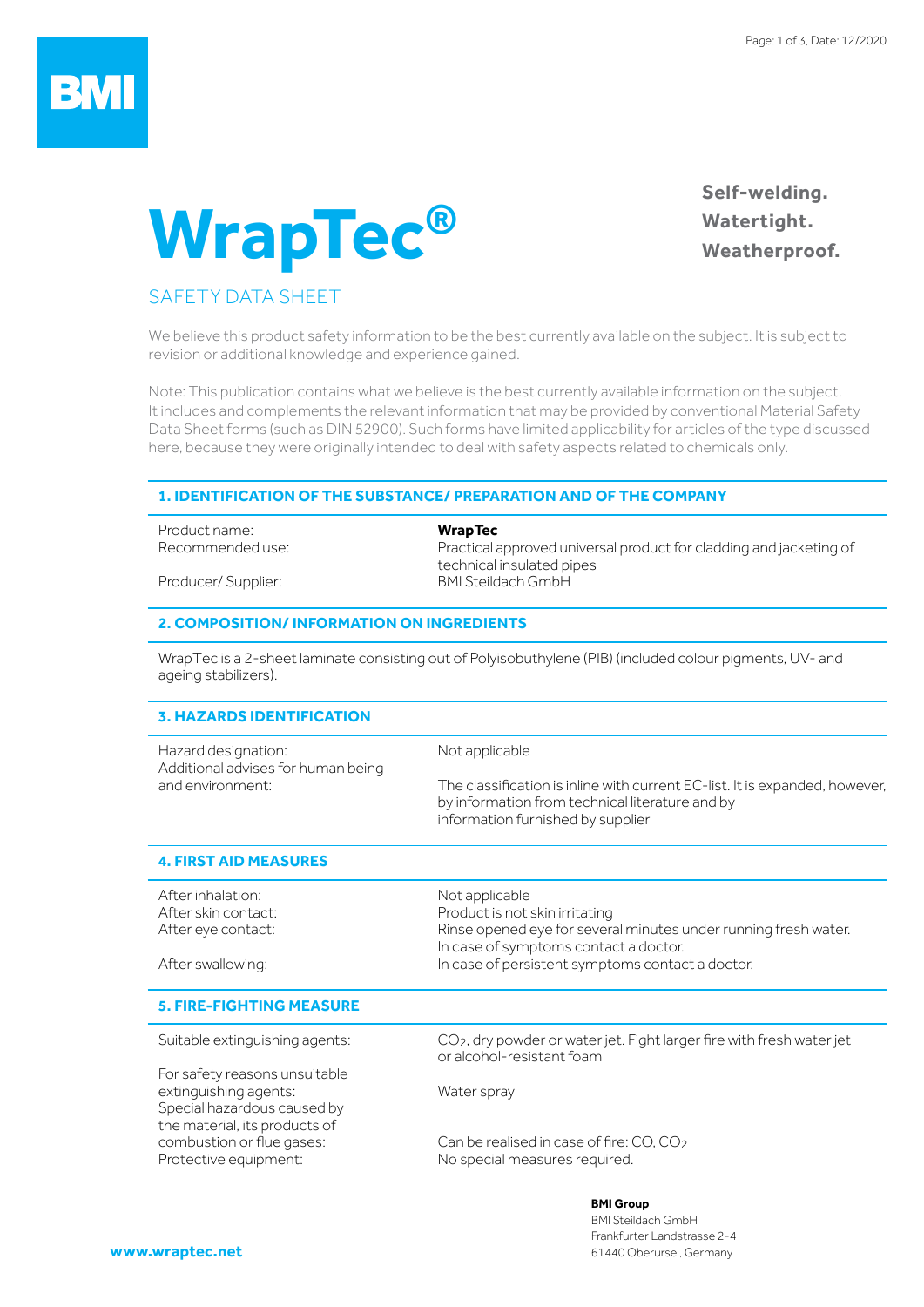

# **WrapTec®**

### **Self-welding. Watertight. Weatherproof.**

### SAFETY DATA SHEET

#### **6. ACCIDENTAL RELEASE MEASURES**

Measures for environmental protection: No special measures required. Measures for cleaning/ collecting: Collect mechanically. Additional information: No dangerous materials are released.

Person-related safety precautions: After working with the material and before working space wash hands. Dispose of waste material according to chapter 13.

#### **7. HANDLING AND STORAGE**

#### **Handling**

Information about protection against<br>explosion and fire:

#### **Storage**

Requirements to be met by storerooms and containers: No special requirements. Information about storage in one Further information: None.

Information for safe handling: No special measures in case of intended application.

No special measures required.

common storage facility: Storage by room temperature. Store in a dry and lightproof area.

#### **8. EXPOSURE CONTROLS AND PERSONAL PROTECTION**

Additional information about design of technical systems: No further data. See chapter 7. Components with critical values that require monitoring at the working place: Not required.<br>Additional information: The lists that

The lists that were valid during the compilation were used as basis.

#### **Personal protective equipment**

General protective and hygienic measures Breathing equipment Protection of hands Eye protection Body protection

#### **9. PHYSICAL AND CHEMICAL PROPERTIES**

Form: Solid (100%) Flash point:  $> 100 °C$  (DIN 51758) Ignition temperature:  $> 200 °C$  (DIN 51794) Solubility in water: Insoluble

#### **10. STABILITY AND REACTIVITY**

It is chemically inert and highly stable in all recommended environments.

**BMI Group**

BMI Steildach GmbH Frankfurter Landstrasse 2-4 61440 Oberursel, Germany